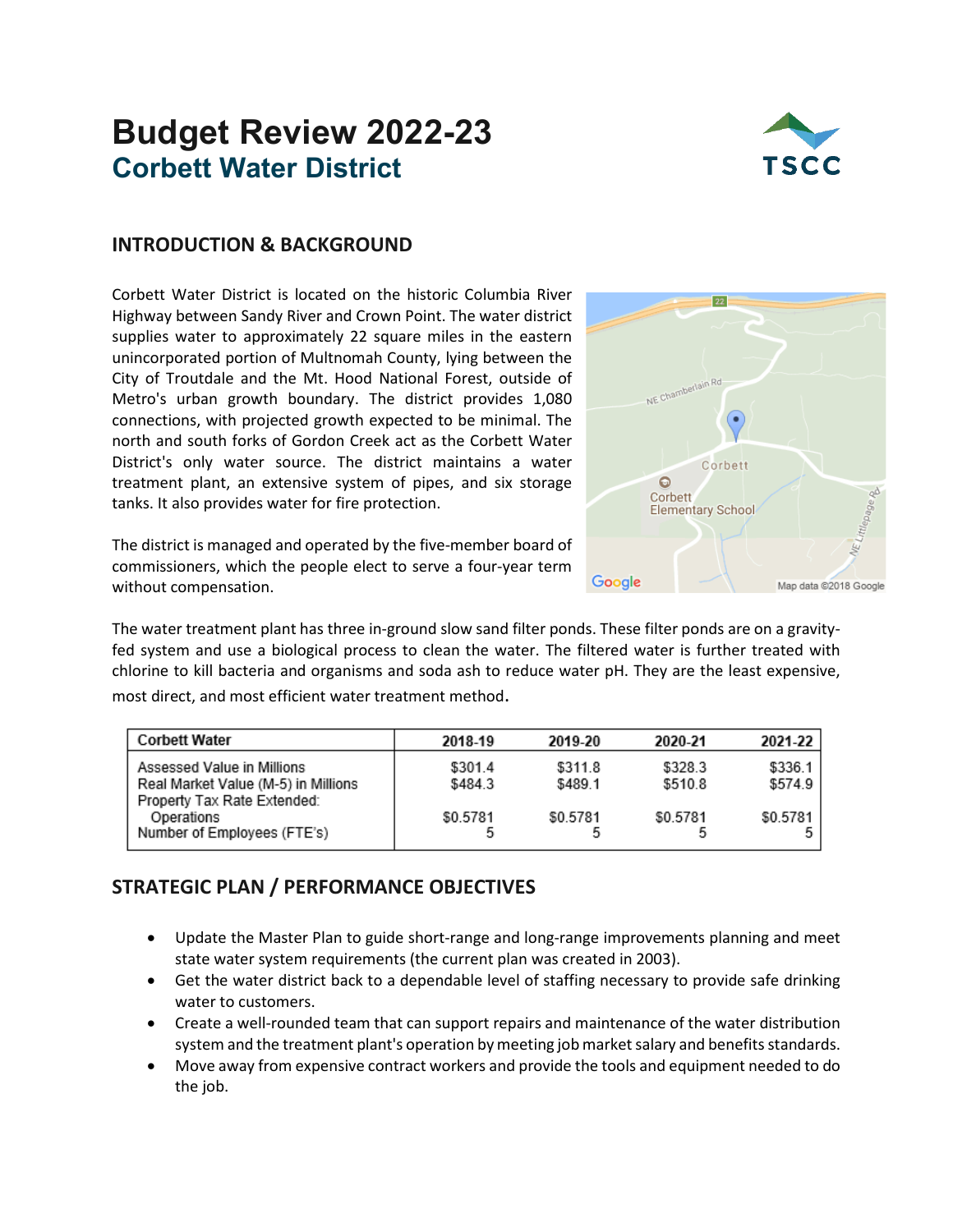## **BUDGET OVERVIEW**

The district is confronting aging water infrastructure problems of old fragile pipes, insufficient backflow devices, aging equipment, and new code requirements. It is finding it hard to attract and retain qualified water system workers.

Corbett Water District uses only one fund, the General Fund, for budgeting purposes. The fund is decreasing by \$157,133. The budget message states this is due to a change in the approach to the Master Plan. Last year the district budgeted to receive \$150,000 from the Safe Drinking Water Revolving Loan Fund to have a contractor develop a master plan. However, the governing body has since decided to produce this document in-house.

#### **RESOURCES**



Utilities are the primary revenue source. The district increased water usage rates 9.5% and the base rate 37% in the current year to keep up with the rising costs of operating the water distribution system. This source of revenue includes a base rate collected on all active accounts for each billing cycle based on the size of the meter. Meters range in size from ¾" to 8" and cost between \$34 and \$471 plus consumption costs. The increase in utility revenue is from sales due to anticipating an increase in usage in FY 23.

The beginning fund balance is increasing by 29% to \$336,489. The higher fund balance is because some expenditures budgeted in the current year did not happen, such as purchasing a dump truck and a mini excavator.

Other income includes grants significantly reduced from the current year's budget. This resource went from \$143,300 in FY 22 to \$3,000 in FY 23. The grants in the current year were to address the Aquifer Storage and Recovery (ASR) feasibility study grant (\$115,000). The study results indicate that the district will not be able to get water at that location. The district did not follow through with the plans to acquire a Sustainable Infrastructure Planning Projects Grant (\$20,000), along with \$150,000 from the Safe Drinking Water Revolving Loan Fund to update the Master Plan since they will formulate this in-house.

The \$3,000 grant in the FY 23 budget is a matching grant that the district applied for and received through the Special Districts Association of Oregon. This grant allows the district to hire a college student to help with loss control. The district plans to use this student to help organize, codify and communicate district policies.

Property Taxes remain consistent, increasing 5% over the current year's property tax revenue.

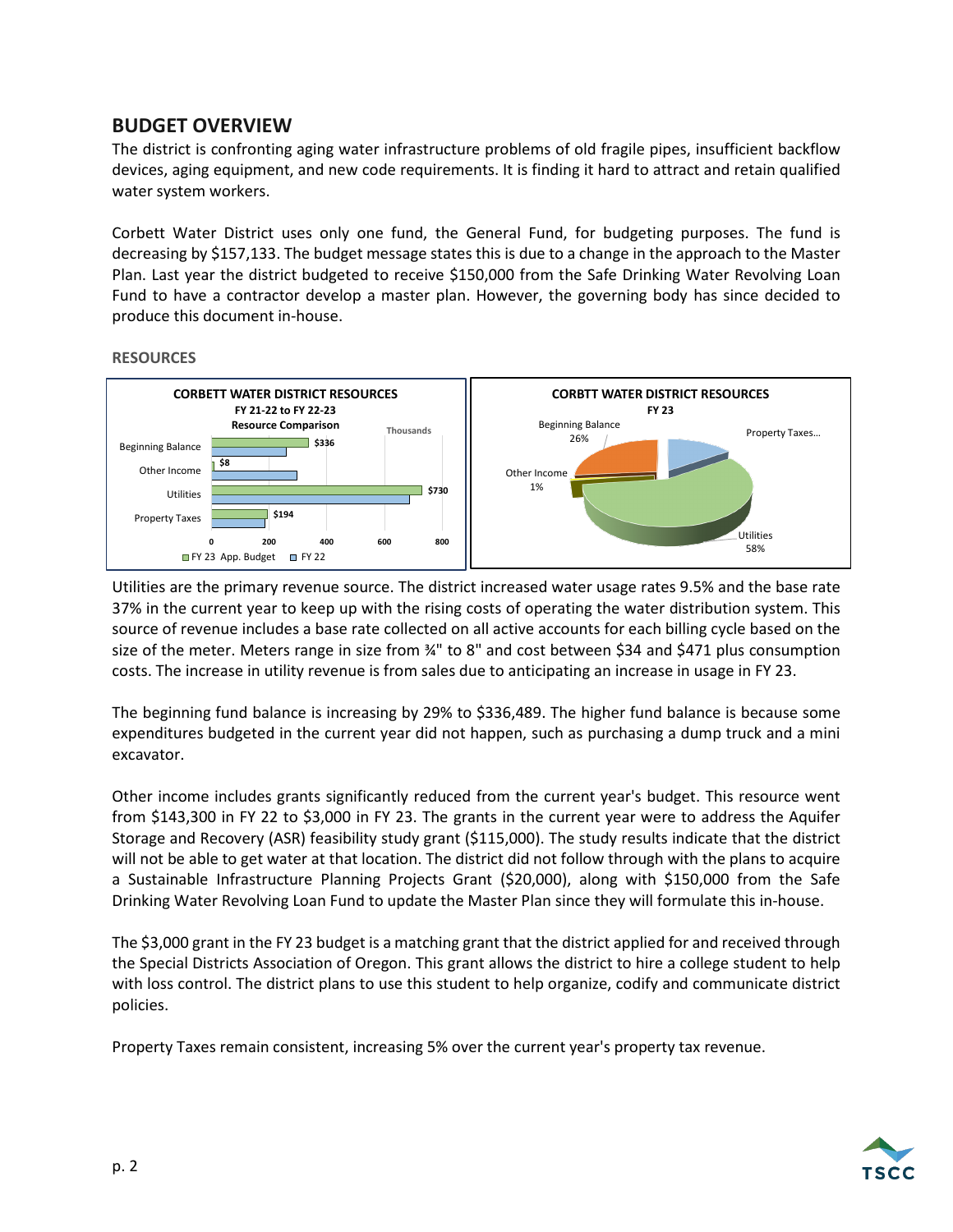#### **REQUIREMENTS**

The Corbett Water District's FY 23 Approved Budget expenditures total \$1,224,000. This amount decreases by \$149,000, or 11%, compared to the current year's budgeted expenditures. That decrease is due to the reduction in capital spending for FY 23. Almost 31% of the total expenses are set aside for capital projects in the current year. In the FY 23 budget, it is only 13%. The district is in a holding pattern on capital projects as they wait to fill the General Manager position.



#### **Personnel Services**

Personnel Services are increasing \$40,145 or 7% to \$579,000. The district is budgeting an 8% salary increase for all current employees. The unfilled positions for District Manager and Utility Worker III are increasing by 38% and 17%, respectively, to fill and retain highly skilled employees. The district contributes 100% toward all health insurance costs for the employees. Corbett Water District budgeted salary-related benefits at \$222,000.

#### **Materials & Services**

Materials & Services expenditures are \$66,000 more in FY 23 than in the current year. The district needs to replace the sand in each of the three sand filter ponds over the next three years. They plan to change out one filter pond in FY 23. The district believes the cost for one pond will be roughly \$120,000.

#### **Capital Expenditures**

System improvements include:

- Building improvements include a new roof (\$100,000).
- Master Plan / Rate Study update (\$35,000)
- Treatment plant improvements, including computer system improvements (\$15,000)
- Two meters changed over to the radio-ready meters (\$5,000), completing the meter changeover project.

The district is keeping \$10,000 for groundwater testing if they want to investigate further on a groundwater backup system.

Improvements to the buildings also include an emergency backup generator that will replace the diesel backup generator inside the building with a propane generator located outside. This replacement will meet OSHA's requirements and enable the district employees to perform their jobs even in inclement weather.

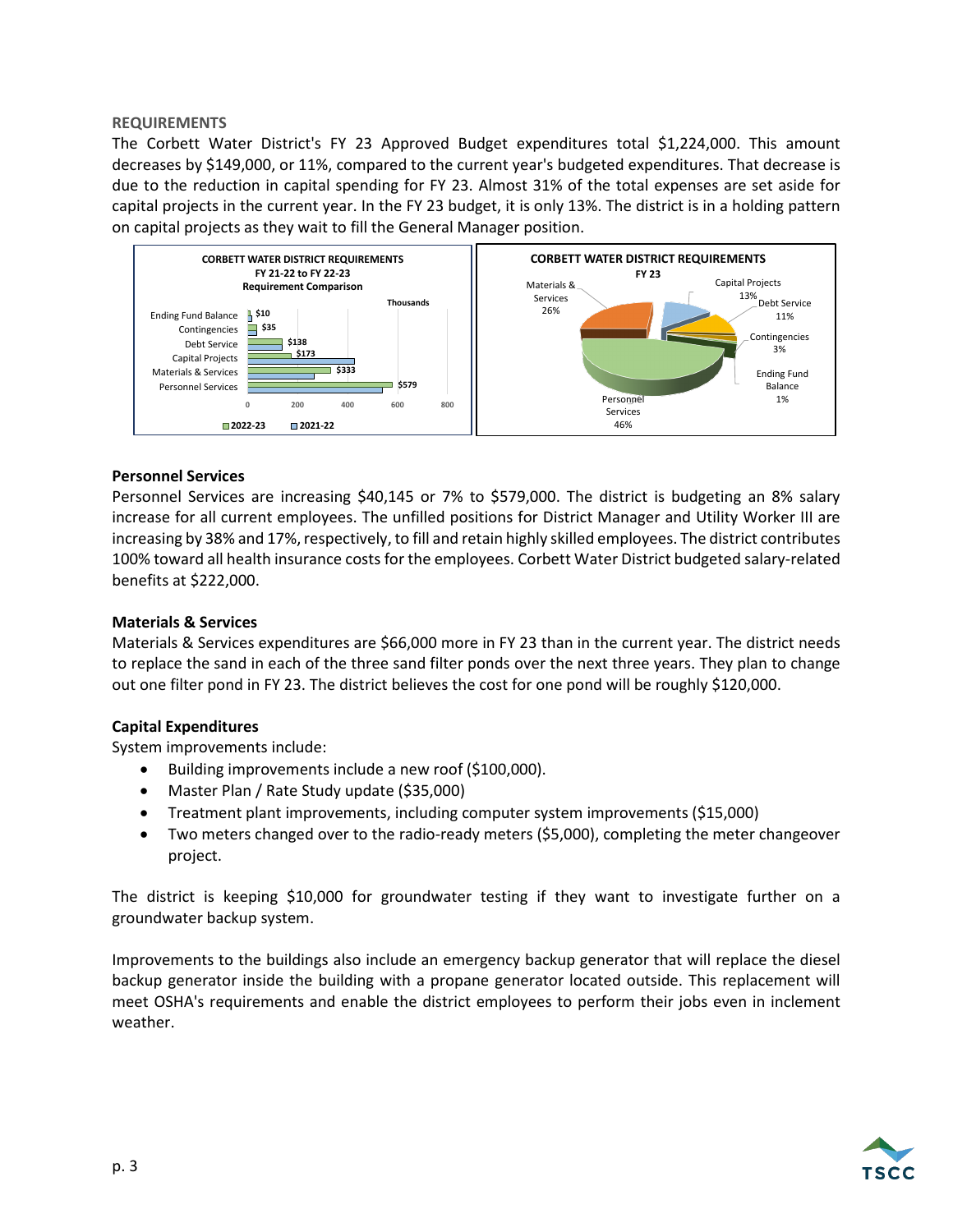## **DEBT STATUS**

| <b>CORBETT WATER DISTRICT</b> |           |           |           |           |  |  |  |
|-------------------------------|-----------|-----------|-----------|-----------|--|--|--|
| Debt Summary                  |           |           |           |           |  |  |  |
|                               | 6/30/2019 | 6/30/2020 | 6/30/2021 | 6/30/2022 |  |  |  |
| Debt Outstanding              | 797,632   | 687,092   | 572,682   | 454,269   |  |  |  |
| <b>Debt Service Payments</b>  | 138,458   | 138.456   | 138.458   | 138,457   |  |  |  |

The district entered into a \$1.5 million State Safe Drinking Water Revolving Loan Fund with the Oregon Economic and Community Development Department (OECDD) in 2002 to design and construct Reservoir #6. In December 2004, the board authorized an additional \$600,000 of loan proceeds. These resources were used to improve the water treatment plant and slow-sand filters. The district structured the loans so that the payments are the same every year (\$138,457). The interest rate decreased on the revised loan from 4.1% to 3.5% in 2006. The district will make its last payment on this loan in December 2025.

## **BUDGET/STRATEGIC PLAN ALIGNMENT**

This budget supports the district's current plan for water system improvements while maintaining a competitive, safe, productive work environment for employees. Planning for improvement within the district is evident in the resources set aside for:

- A qualified manager to oversee the district operations
- Improved working conditions through building improvements,
- Increased training and education opportunities for employees
- Generator replacement to create a safe environment for employees

### **HIGHLIGHTS**

- The district budget decreased from \$1.4 million in FY 23 to \$1.3 million (-11%).
- The decrease is due to the change in strategies for the Master Plan. The district plans to develop the Master Plan in-house instead of hiring a contractor.
- Corbett Water District has been looking to fill the District Manager position since June 2022 and has increased the current salary by 37%.
- Other employee wages are estimated to increase by 8%.
- The district pays 100% of insurance premiums for all eligible employees.

# **BUDGET PROCESS & COMPLIANCE**

| Yes                       | No | <b>Compliance Issue</b>                                                    |
|---------------------------|----|----------------------------------------------------------------------------|
| X                         |    | Did the district meet publication requirements?                            |
| X                         |    | Do resources equal requirements in every fund?                             |
| N/A                       |    | Does the G.O. Debt Service Fund show only principal and interest payments? |
| $\boldsymbol{\mathsf{X}}$ |    | Are contingencies shown only in operating funds?                           |
| X                         |    | Did the budget committee approve the budget?                               |
| X                         |    | Did the budget committee set the levy?                                     |
| X                         |    | Does the audit show the district was in compliance with budget law?        |

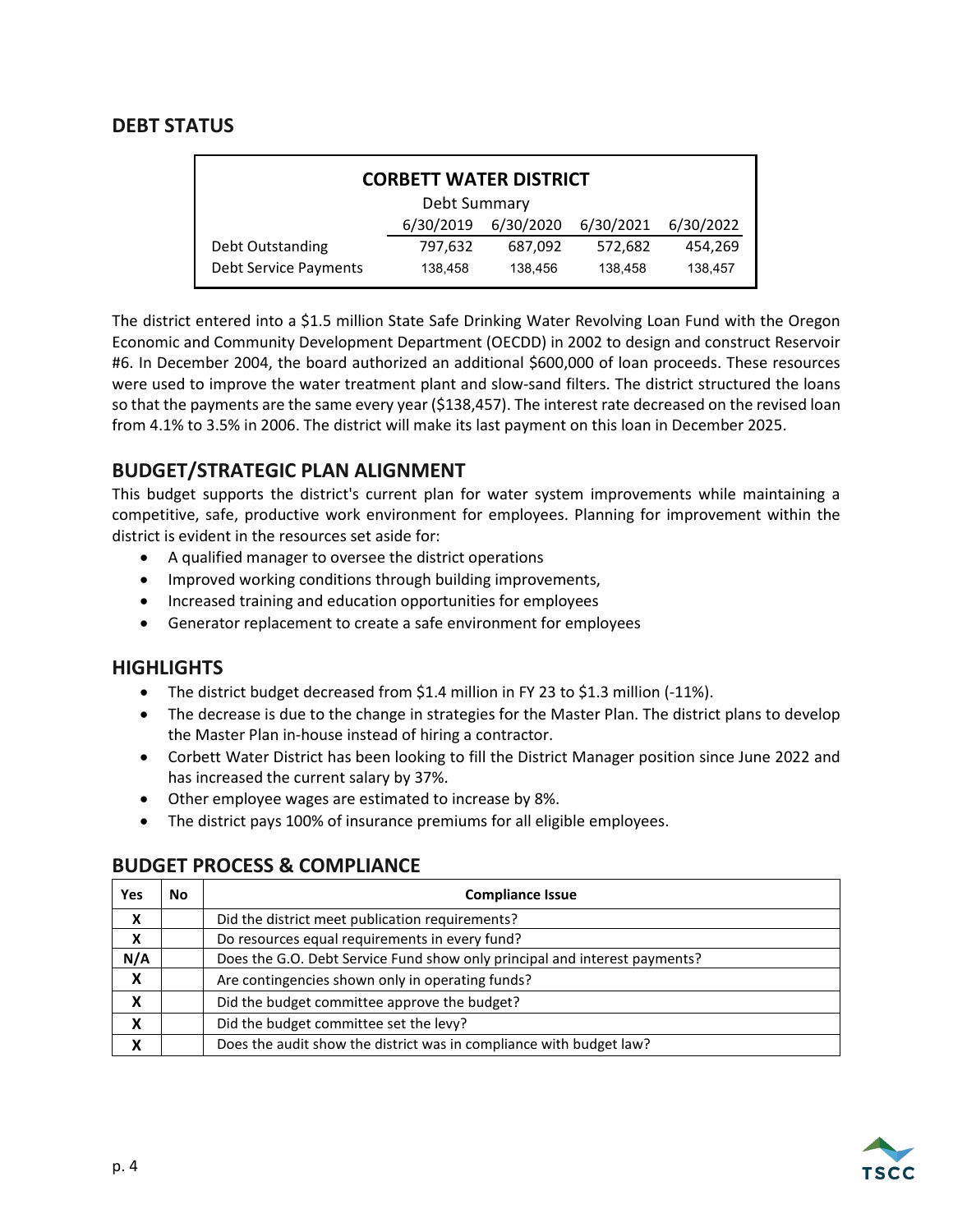#### **LOCAL BUDGET LAW COMPLIANCE**

The 2022-23 Approved Budget is in substantial compliance with local budget law. Estimates were judged to be reasonable for the purpose shown.

The audit report for the fiscal year 2020-21 does not note any expenditures above the budget resolution.

#### **CERTIFICATION LETTER RECOMMENDATIONS & OBJECTIONS**

TSCC staff did not find any deficiencies in the district's FY 2022-23 budget. However, public comment was not addressed in the first budget committee meeting on March 15, as stated in the Public Notice and on the district's agenda:

RECOMMENDATION: Public comment was not addressed in the first budget committee meeting on March 15, as stated in the Public Notice and on the district's agenda. Public comment and proper public noticing of the budget committee meetings are a required component of Oregon budget law (ORS 294.426). In the future, we recommend the budget committee chair closely follow the agenda to ensure the opportunity for public comment is given as described in the public notice.